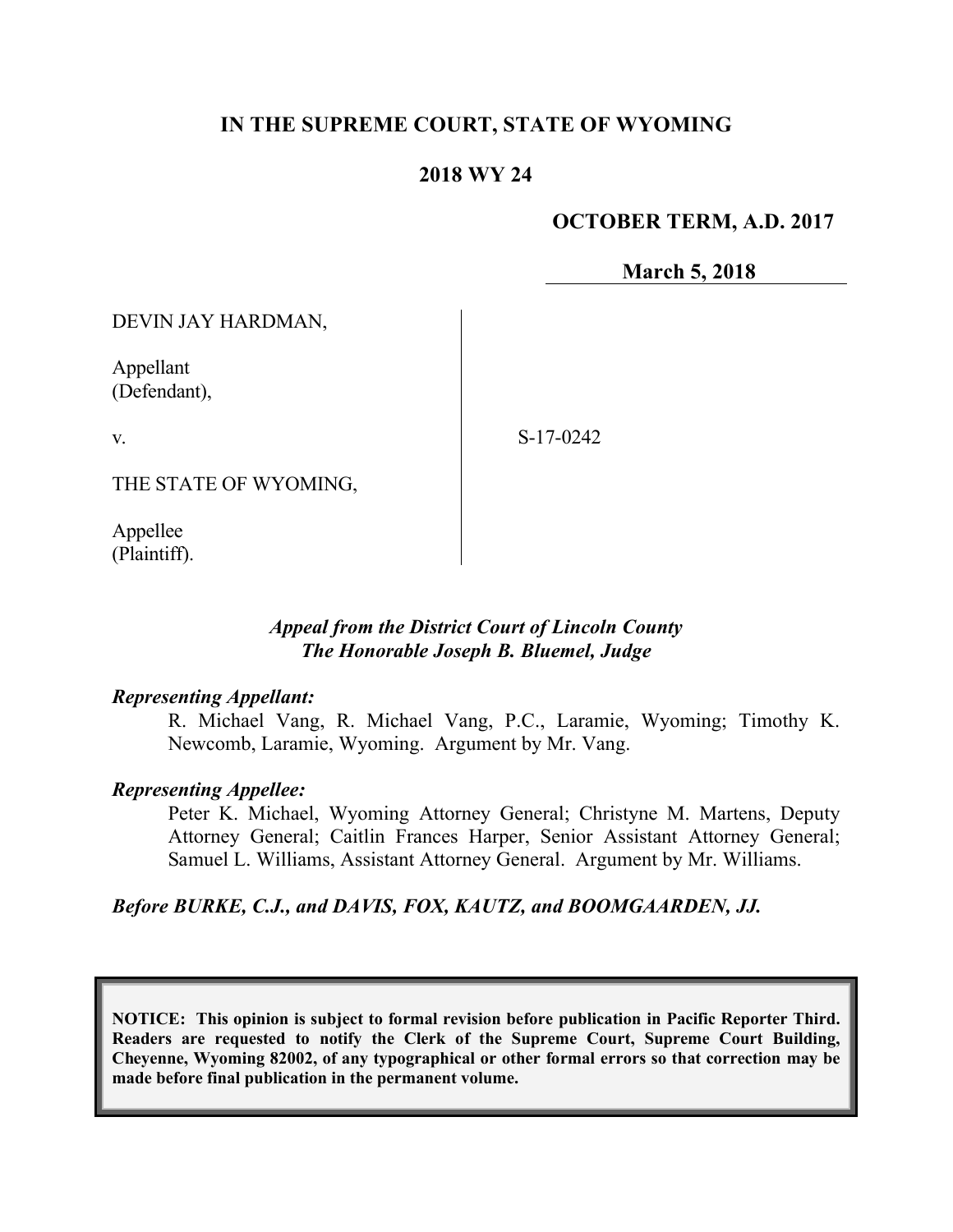### **FOX, Justice.**

[¶1] Devin Jay Hardman entered a conditional no contest plea to the charge of driving under the influence, causing serious bodily injury pursuant to Wyo. Stat. Ann. §§ 31-5- 233(b)(i) and 31-5-233(h)(i). The district court entered its Order Granting Entry of Conditional Plea Pursuant to W.R.Cr.P. 11(a)(2), identifying the purpose of the conditional plea as:

> [T]o allow the Defendant to appeal the District Court's denial of the Defendant's motions to suppress the *blood alcohol concentration* (BAC) level of *eight one-hundredths of one percent* (0.08%) and to allow any further hearings pursuant to *Daubert v. Merrell Dow Pharms.*, 509 U.S. 579, 592-595[, 113 S.Ct. 2786, 2796-98, 125 L.Ed.2d 469] (1993) . . . .

(Emphasis in original.)

[¶2] Mr. Hardman raises a number of issues on appeal; however, the threshold issue is whether he presents a proper conditional plea. We conclude that he does not, and since reversal of the district court's order is required because "the issues are clearly controlled by settled Wyoming law," we enter an abbreviated opinion pursuant to W.R.A.P. 9.06.

[ $[$ ] W.R.Cr.P. 11(a)(2) requires: 1) the parties to make a reservation of the right to appeal a specific issue in writing, 2) the State's consent, and 3) the trial court's approval. *Matthews v. State*, 2014 WY 54, ¶ 15, 322 P.3d 1279, 1281 (Wyo. 2014) (citing *Walters v. State*, 2008 WY 159, **[1** 14-15, 197 P.3d 1273, 1277 (Wyo. 2008)).<sup>1</sup> These three requirements were met, and the specific issues are identified in the district court's order, which was approved as to form by both parties. We next consider the "fourth" requirement, that 'conditional pleas will be allowed only when the decision of the [appellate court] . . . will dispose of the case either by allowing the plea to stand or by such action as compelling dismissal of the [charges] or suppressing essential evidence." *Matthews*, ¶ 15, 322 P.3d at 1281 (quoting *Walters*, ¶ 15, 197 P.3d at 1277-78); *see also Brown v. State*, 2017 WY 45, ¶¶ 10-11, 393 P.3d 1265, 1270 (Wyo. 2017).

  $1$  W.R.Cr.P. 11(a)(2) states:

Conditional Pleas. — With the approval of the court and the consent of the attorney for the state, a defendant may enter a conditional plea of guilty or nolo contendere, reserving in writing the right, on appeal from the judgment, to seek review of the adverse determination of any specified pretrial motion. A defendant who prevails on appeal shall be allowed to withdraw the plea.